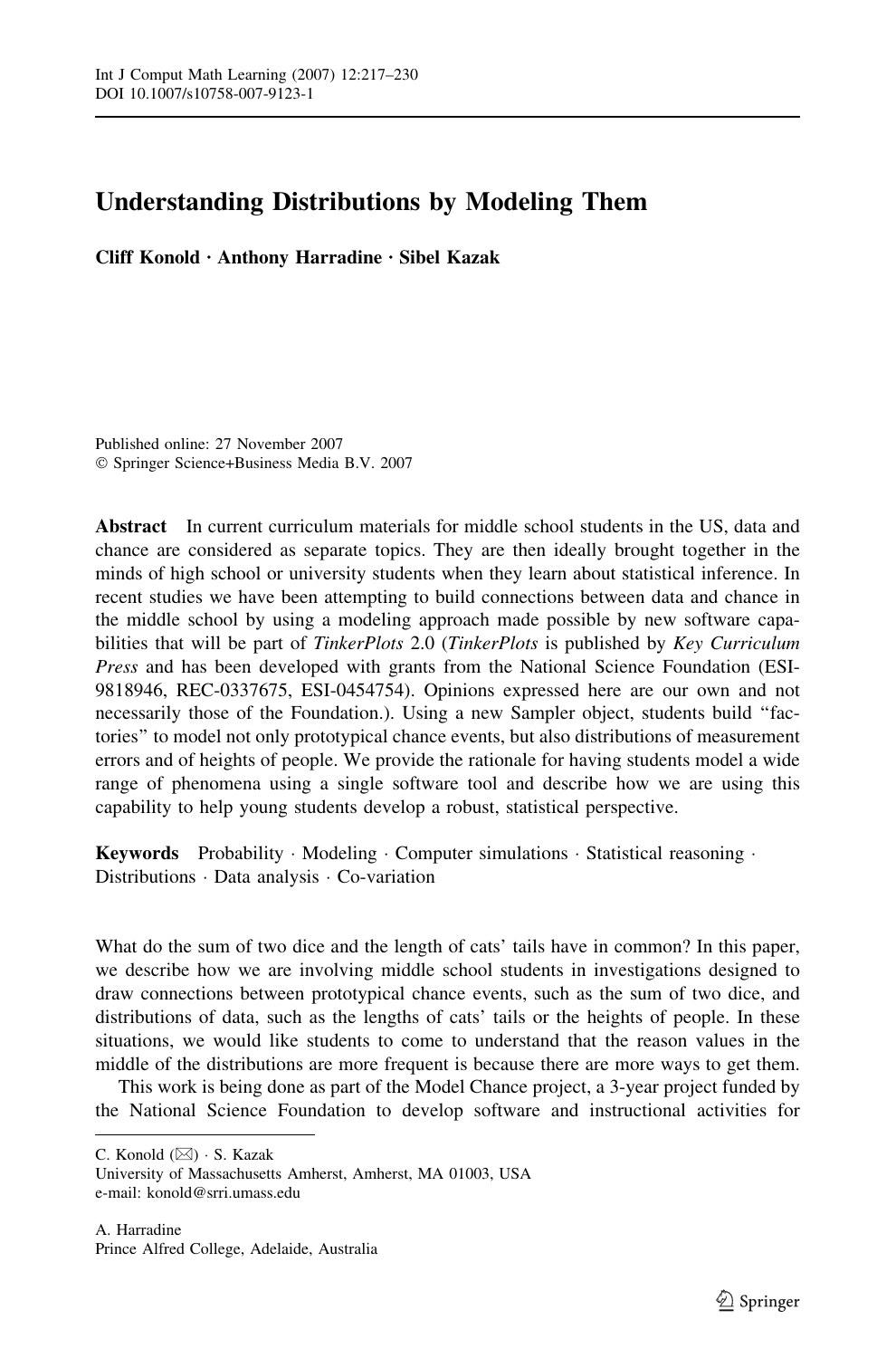teaching data and chance in the middle school. The project aims to address limitations in existing US curriculum materials. Existing materials convey little sense of the importance and range of applications of probability, and prior to high school, they treat probability and data analysis as separate strands.

The project is developing an alternative approach that relies heavily on students using new simulation and modeling capabilities that we are developing as part of a future version of the data analysis tool TinkerPlots (Konold and Miller [2004](#page-13-0)). Teaching probability using a modeling approach has a number of advantages. Through modeling, students encounter and use probability in virtually the same way as practitioners do, with the purpose of better understanding some real phenomenon. Additionally, this approach frequently requires that students articulate their informal theories about probability and then put them to the test. This has been shown to be a powerful technique in fostering conceptual change in the domain of probability (Drier [2000](#page-12-0); Konold [1994](#page-12-0); Pratt [2000](#page-13-0)) where people have strong prior conceptions, many of which are at odds with normative theory (Tversky and Kahneman [1974](#page-13-0); Konold [1991;](#page-12-0) Lecoutre [1992](#page-13-0)). Finally, unlike the majority of probability problems students currently encounter in school settings, which are framed in terms of single trials, simulations generally focus on what happens in large samples, a perspective that several researchers have now suggested is critical for forming or eliciting normative expectations about probabilities (Gigerenzer [1994;](#page-12-0) Konold [1989;](#page-12-0) Saldanha and Thompson [2002;](#page-13-0) Sedlmeier and Gigerenzer [1997](#page-13-0); Shaughnessy and Ciancetta [2002\)](#page-13-0).

In the Model Chance project, we are using this simulation capability to go beyond modeling traditional probability contexts. In this article, we describe how students use the same simulation capabilities that they use to explore probability to build ''factories'' that manufacture datasets. Our hope is that the process of building and refining these data-producing factories will prompt students to take on increasingly sophisticated datamodeling objectives. In our initial attempts at involving students, which we report here, we have been interested in the degree to which students spontaneously engage with and respond to the modeling challenges associated with building factories. Our long-term object is to design tools and activities that help students develop a statistical view of data as aggregate collectives which include signatures of the processes that produce them, including stable (signal) and variable (noise) components (Konold and Pollatsek [2002\)](#page-13-0).

Elsewhere we have described features of TinkerPlots designed to support the development of a statistical perspective (Konold [2007](#page-12-0)). A basic premise is that a statistical learning environment should allow students initially to operate on data in ways that make sense to them before receiving any formal training in statistics. Thus students use TinkerPlots' divider tool to locate central clumps in data distributions, an action that fits with students' tendencies to view numeric data as comprising three groups: low, medium, and high values (Konold et al. [2002](#page-13-0)). However, these basic tools contain in them suggestions or implications for more expert-like use. Thus, with support, students begin using the dividers tool used in conjunction with other marking devices to locate averages of data and indicate and quantify the spread around these averages (Konold et al. [2007\)](#page-13-0). In this way, we see tools as more than ways to express thoughts we already have or to accomplish goals within our current range of expertise; tools also set the stage for and support new types of thinking and action (Konold and Lehrer in press).

Among the most significant contributions of Jim Kaput to mathematics education were his attempts to reconceive mathematics through the lens of technology, and to use the new representational means of those technologies to widen the avenues into mathematical understanding, making it accessible to everyone. He saw the computer playing a pivotal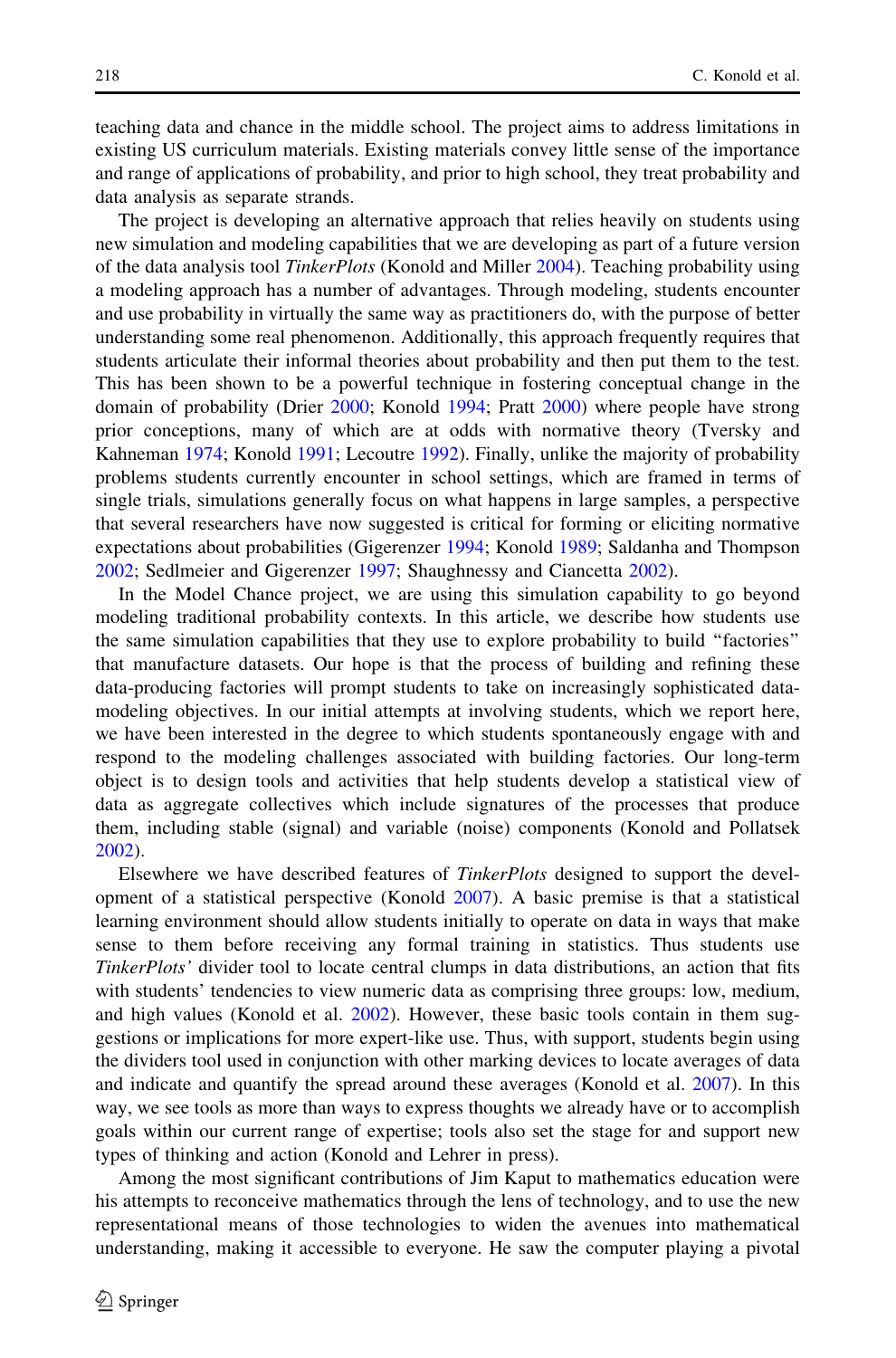role in mathematics education, comparable to that played by Gutenberg's printing press, which produced then empowered a literate society (Shaffer and Kaput [1999](#page-13-0)). Thus in newly-emerging technologies, Jim saw the promise of ''democratizing'' mathematics, and he set out to do that, focusing in particular on algebra and calculus. Even more radically, Jim argued that we were witness to the dawn of a new form of cognition made possible by the fact that these technologies were not only expanding our brain's memory capacity; paper and pencil began serving that function long ago. He claimed that we are now using personal computers to extend our mind's processing capabilities, and that with that new facility, the nature of our thinking would adapt and change (Shaffer and Kaput [1999;](#page-13-0) Kaput et al. [2002](#page-12-0)).

Viewed from that lofty perch, our own recent explorations, which we describe here, are barely discernable. Perhaps for this reason, we tend to use Jim's work as a backdrop, a surface on which we can project our modest steps to see them as but part of a much grandeur and evolving scheme. This accords with our sense that Jim could perceive more meaning and significance in articles and technology tools we had produced than we, their authors, could.

#### 1 Introducing Students to Data Factories

In this article, we focus primarily on recent work with 12 students in grades 6–8 (ages 12– 14) in Holyoke, Massachusetts. These students participated in a yearlong after-school program focused on exploring probability. The public middle school these students attended serves about 400 students who are predominately from minority groups (76%), with 85% of the students qualifying for free or reduced-price lunch. Schools in the Holyoke School District have some of the lowest scores in Massachusetts on the highstakes MCAS test. More recently we conducted a similar activity with 15 boys (age 12–13) in a private school in Adelaide, South Australia, but we mention those results only in passing.

We introduced students to the data factory idea using the Sampler shown in Fig. [1.](#page-3-0) The Sampler includes two mixers and two spinners, which operate independently. The Sampler is set to create 100 "cats" (repetitions  $= 100$ ) with four attributes. These attributes cor-respond to the names of the four sampling devices in Fig. [1:](#page-3-0) Name, Gender, EyeColor, and Length. In a previous activity, students had analyzed a data set of 100 real cats, which included these same attributes along with several others. Pressing the Run button on the upper left causes the mixers and spinners in the Sampler to operate in turn, randomly drawing first a name, followed by a gender, eye color, and length. The case (cat) being created is depicted by the circle icon and the four spaces to its right, which start out blank. The case icon moves from left to right along the bottom of the window collecting an attribute value from each device. In the example in Fig. [1](#page-3-0), the "cat" being created has been named "Hi," given a gender of "f," and "blue" eyes. It is about to receive its final value from the *Length* mixer.

After a cat is created in the Sampler, it is added to the growing collection. On the left of Fig. [2](#page-3-0) is a table showing the values for the 22 cats created so far. The plot window on the right displays these 22 cats according to their Length (x-axis) and Gender (two different colors, which here appear as different values of grey).

After seeing a brief demonstration of the factory and how we constructed it, students were eager to build their own. The only constraints we imposed were that their objects could not be cats and should have from 3 to 6 attributes.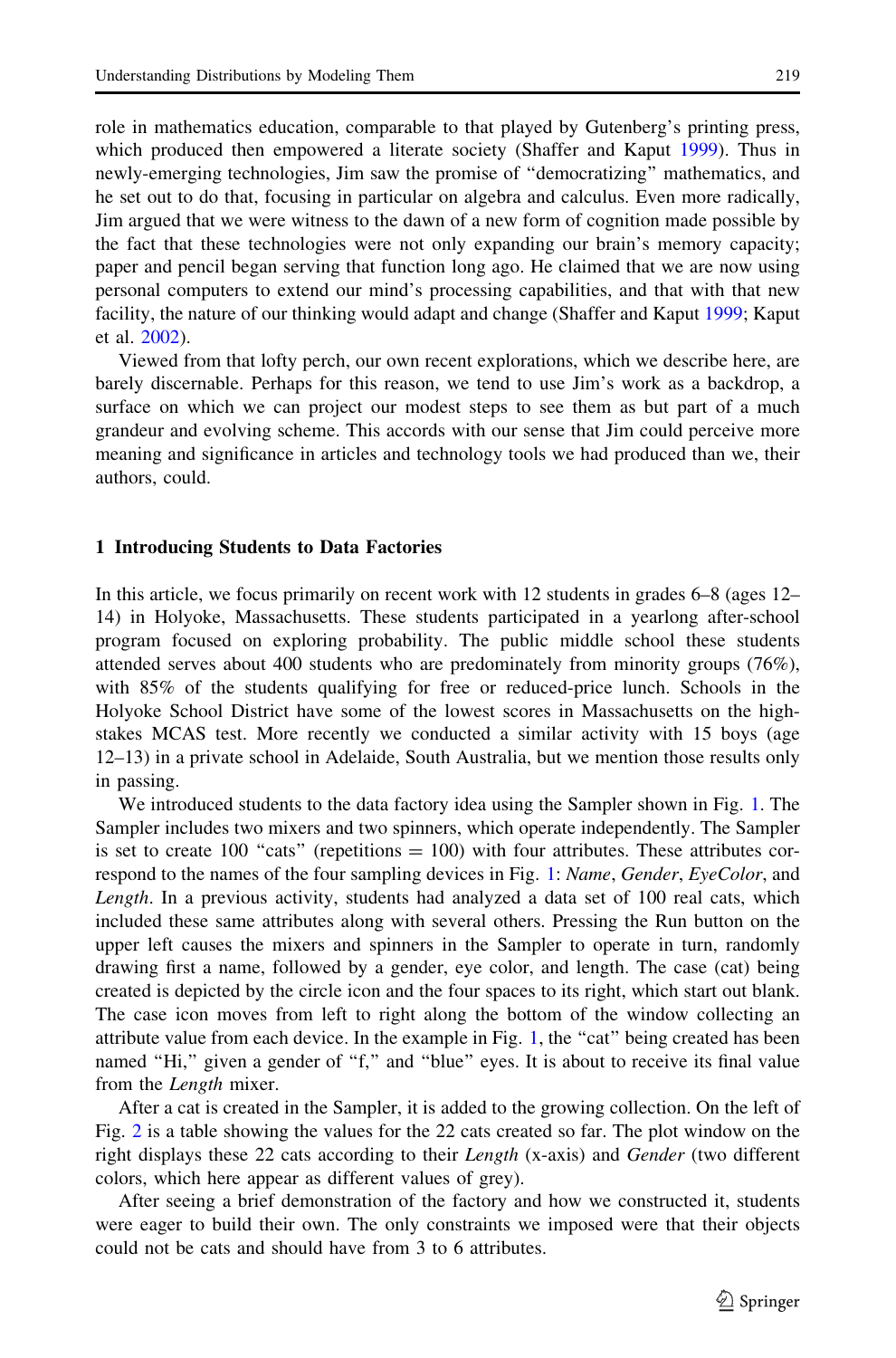<span id="page-3-0"></span>

Fig. 1 A factory for making cats. It includes four sampling devices: two mixers and two spinners. Each device will determine the value of an attribute of a cat. The thicker line in the two spinners is the spinner arrow whose position after sampling determines the outcome of a repetition. The circle and four lines on the bottom right is a case under construction. Its values for Name (Hi), Gender (f), and EyeColor (blue) have been sampled, and it is about to receive a value for Length. As it is being constructed, the circle and four lines at the bottom move along from left to right



Results of Cliff's Cat Factory

Fig. 2 After a case is created in the sampler, it appears in the bottom row of a case table (left). If a plot is open, the new case also appears in it. In this instance, the plot has been organized to display Length on the horizontal axis and Gender as two different icon colors (they appear here in grey scale)

## 2 The Challenge of Conceiving of Objects as Constellations of Attribute-value Pairs

The task of creating a data factory is more challenging than it might first appear, because it requires students to conceive of real-world objects as comprising a set of attributes according to which we can measure and classify them. The world is not populated by data—real objects are not bundled sets of instantiations of attribute values. We create data by coding and measuring selected features of real-world objects. Thus, conceiving of real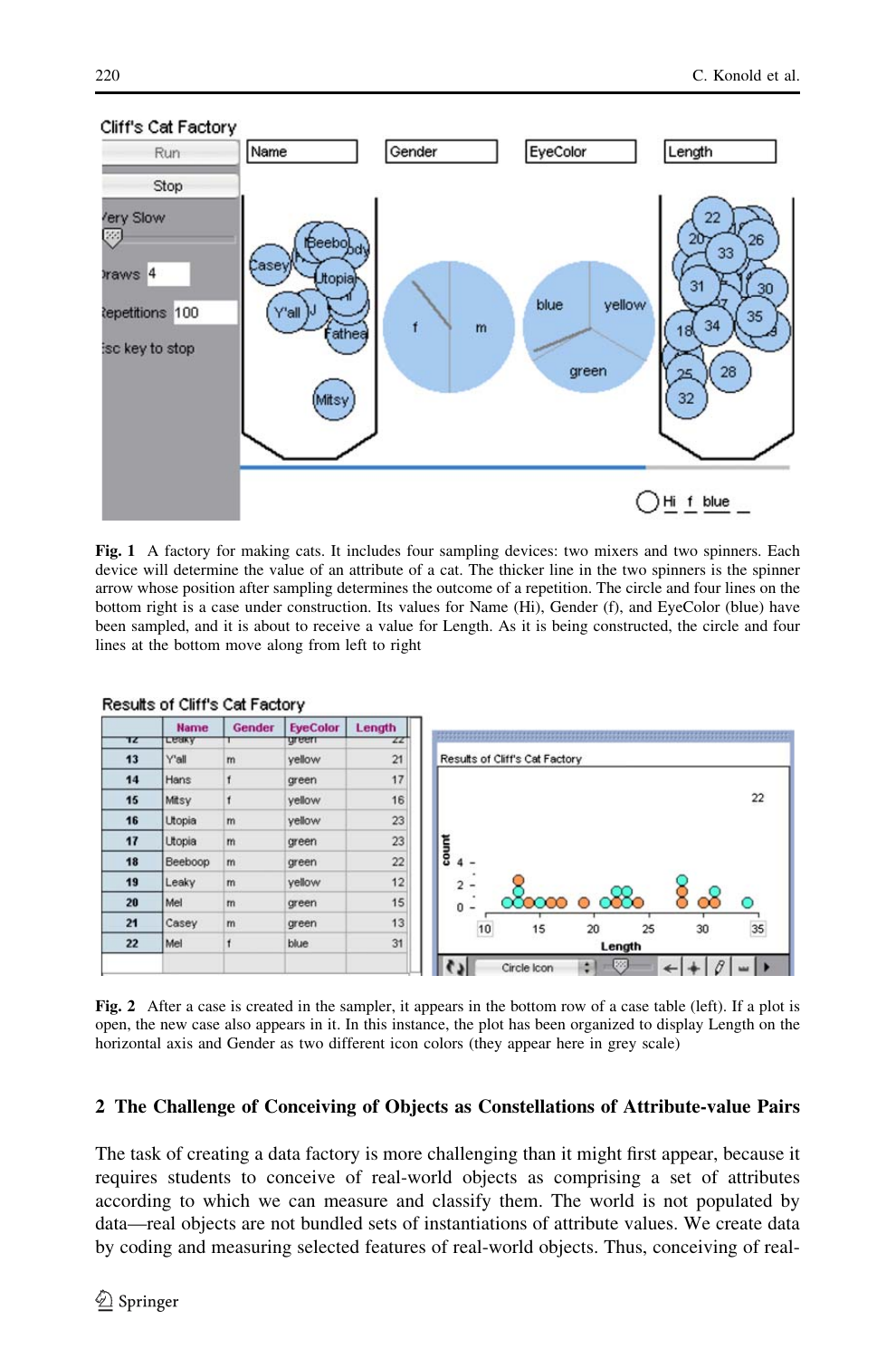world objects as sources of data in this sense is the first step in modeling them statistically (Hancock et al. [1992](#page-12-0); Konold and Higgins [2003](#page-12-0); Lehrer and Schauble [2007](#page-13-0)).

Sitting down to develop their factory, one pair of eighth-grade girls asked, ''What kinds of objects can we make?'' Can we make candy?'' to which we replied, ''sure.'' One of the pair happily wrote down, ''We want to build a candy factory.'' They were completing a worksheet that next asked them to list attributes of the objects from their factory. "Attributes. What do you mean, 'attributes'?"

These students had previously been working with TinkerPlots to analyze pre-formed datasets. As part of those activities, students had been selecting attributes and using them to make graphs of the data to explore various questions. In these prior activities, students had learned to speak about and operate on data using attributes. But in these instances, attributes were always accompanied by cases with values on those attributes. Thus students had not yet needed to think about attributes, such as *Gender* or *Height*, in the absence of cases with values (cases with values of males and females for *Gender*, or 56 inches for *Height*). Height, in this sense, is an invented construct together with a set of measurement techniques and protocols that we use to assign unique values to cases. And the application of the attribute and accompanying protocols is more than a scheme for naming things; it is a system for placing cases in relation to one another with respect to that attribute (Bowker and Star [1999\)](#page-12-0).

All of the students we have worked with to date have been able, with some thought, to come up with a reasonable set of objects and attributes to create. Perhaps influenced by our example, about 40% of the factories have produced people or animals. And in these instances the attributes have generally included gender and name, just as our example did. Other common contexts have included food and sports equipment (skateboards, surfboards), with attributes including brand, type, size, etc.

Students' work was supported by a worksheet with written instructions that broke the task of factory creation into steps. After deciding on the objects, the worksheet asked them to generate a list of attributes for those objects. It seemed sensible to us that one would have to have in mind attributes before generating possible values. In retrospect, however, this was a simplistic view (and thanks to an anonymous reviewer for pointing this out). It seems equally plausible that in such a task students might first focus on some feature of an object, for example by imagining a cat with very long fur, and use that image to generate a contrasting case (a cat with short fur), and as part of that second act activate the relevant attribute ''fur length.'' We find some support for this account in the completed worksheet of a student who was designing a ''Food products'' factory (see Fig. 3). For the first three items he generated, he listed values (e.g., ''creamy, crispy'') not attributes (e.g., ''Texture''). It was only when he turned the page and was asked to fill in attribute names on a ''data card'' (right of Fig. 3), that he explicitly named many of the attributes. In those



Fig. 3 Attribute names and value for a student's ''Food products'' factory. The student first generated the numbered list at the left. Afterwards, he filled in attribute names on the card to the right. Thus he explicitly named several of the attributes only after he had generate a list of values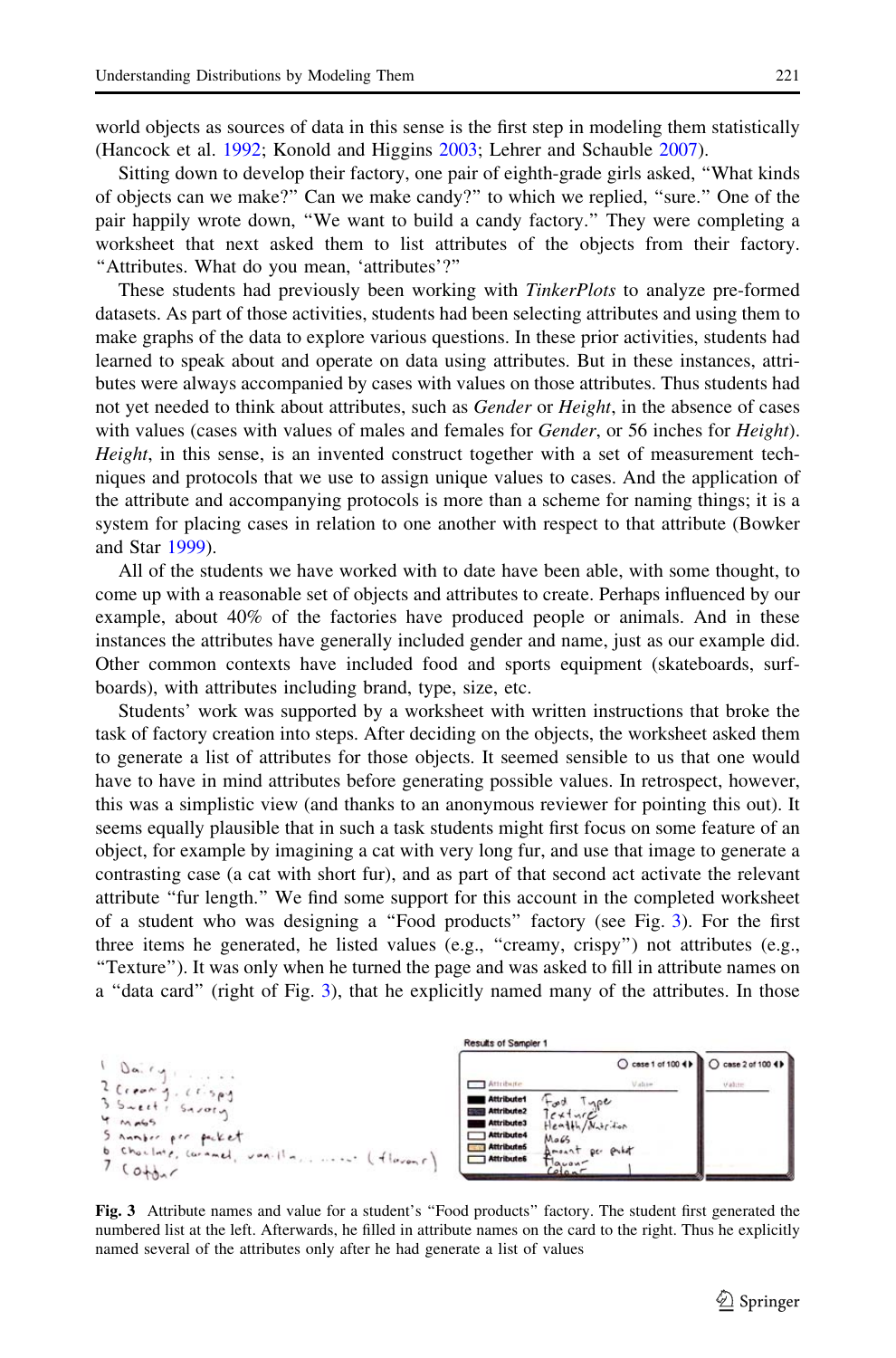instances when what he first listed were values rather than attribute names, we speculate that the value names were more familiar nouns (e.g., ''Dairy'') than were the attribute names (e.g., ''Food Type''). The only category attribute for which he first produced the attribute name was *Colour*, which is probably as commonly encountered a word as the first attribute value he listed: ''Red.'' For both of his numeric attributes (''mass,'' ''number per packet'') he produced attribute names first, and never listed possible values. This may be related to the fact that for numeric attributes, values (such as 13) are not highly predictive of the attribute, whereas with category attributes, they typically are fairly predictive.

Rather than asking students to initially list attributes and then values, as we did, it may be more productive and revealing to first ask students to specify how their created objects will differ one from another. This would allow students to focus either on distinguishable attributes or on attribute values (or possibly both). We expect, however, that it will still pose a challenge to students to then construct these differences explicitly as attributes and their values.

A possible confusion in our task specification resulted from the ''data factory'' metaphor. Ryan and Nelson, who we videotaped as they planned and then built their factory, decided to make skateboards. Under the worksheet section asking what kind of objects they would make they wrote "Skateboards, trucks [axels], and wheels are the objects." When asked to list attributes of these objects, they were confused. But after inspecting the cat example, which was still visible on the screen, they concluded that what they had listed as the objects were in fact the attributes. When they then tried to specify values for the attributes, Ryan responded, '' Value. What do you mean, value? How much they'd be [the cost]?

We speculate that what they had listed as attributes were not viewed by them as attributes on which skateboards could vary; rather they were the basic components from which you would build a skateboard—a board, trucks, and wheels. Our factory metaphor may have encouraged this interpretation, leading them to think about the parts they would need to assemble a skateboard. After more thought and inspection of the cat-factory example, Nelson was able to modify his perception, suggesting that for a value of "Skateboard" they write "Hawk" (a skateboard brand name). Later they added ''Element,'' another brand name. In the row labeled ''Trucks,'' Logan suggested ''Steel'' and later ''Aluminum.'' Thus what we think they had been using previously as the name of a component common to all skateboards (Wheels), they had transformed into the name of an attribute on which skateboards varied ([Type of] Wheels).

For the most part, we believe the difficulties students experienced in this task were not due to superficial features of the task specification. Rather, the task problematized what, until this activity, had been a transparent structure. In analyzing data already entered into TinkerPlots, such as the dataset based on real cats, the screen objects behaved as ''talking cats'' might. Students could click on an attribute name, ''Gender'' and in so doing ''pose a question'' of the icons on the screen: ''What's your Gender?'' The icons instantly ''responded'' by assuming their corresponding color (gender value). There was no reason for students to consider how data might be structured such that they could ''respond'' in this way. To construct their factories, however, students had to conceive of the ''questions'' and the ''answers'' together as well as figure out how to express these two aspects in the data-structure syntax of ''attributes and values.''

There are other ways, of course, to problematize data structures. An interesting task that Hancock ([1995\)](#page-12-0) gave his students using a similar data tool, Tabletop, involved looking at a graph showing cases with names (Mary, John, Sally) separated into male and female bins. The students' task was to enter data into *Tabletop's* row and column database such that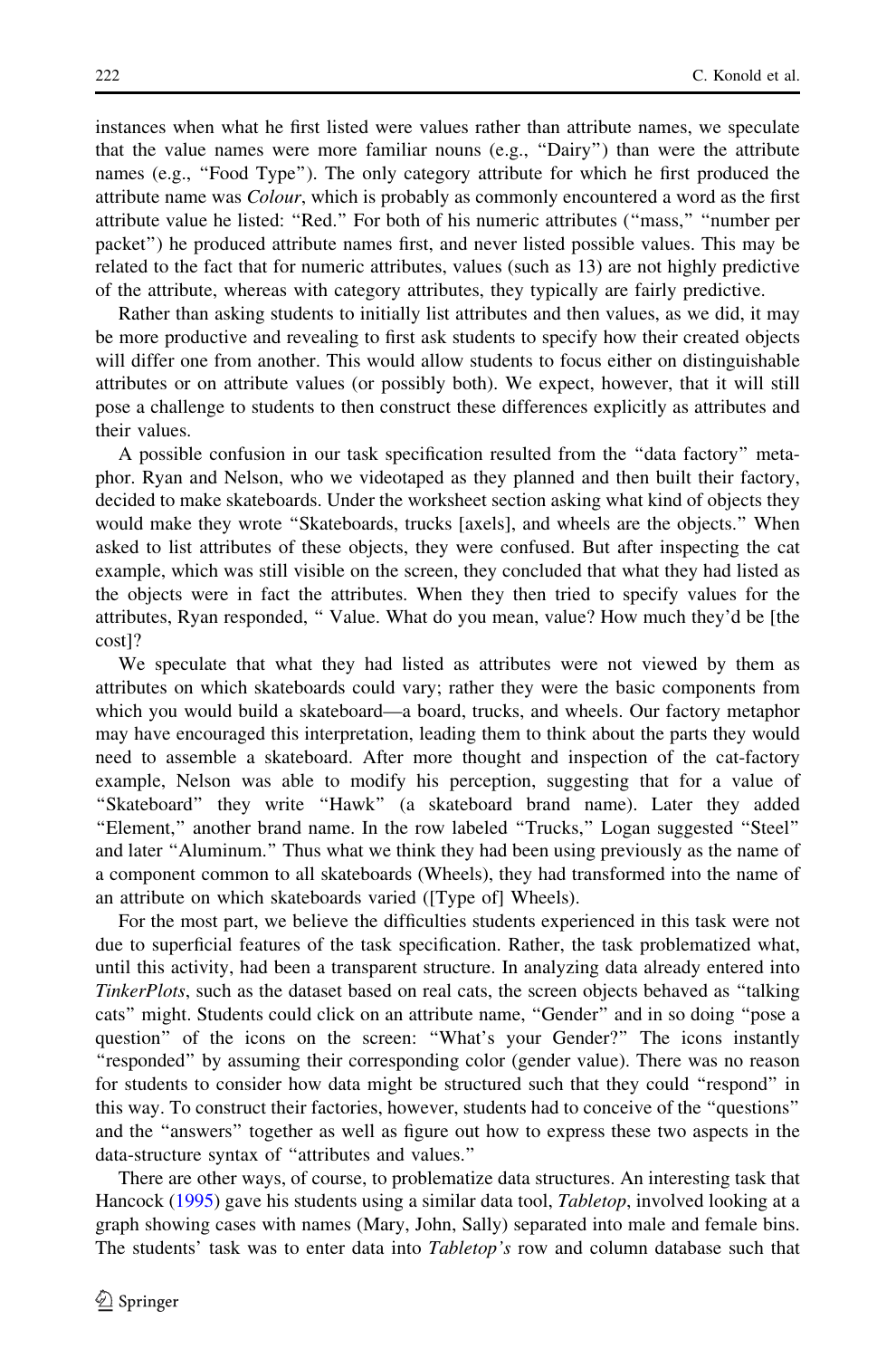they could then generate the exact display. Most of the 13 students (aged 10–12) could not do this correctly in their first attempt, even though by that time they had gained considerable experience over 2 years both analyzing existing datasets and entering data themselves into *Tabletop*. Among other things, the task revealed that many students did not understand that the computer knew nothing about ''names'' and ''genders'' and thus did not know that ''Mary,'' for example, was a female name.

The more common way to problematize data structure is to involve students in the creation of surveys to study some question of interest. Survey construction often involves students in resolving modeling issues that are bypassed in the data-factory task, such as the problem of translating real questions into statistical ones (Lehrer and Romberg [1996;](#page-13-0) Lehrer and Schauble [2007;](#page-13-0) Russell [2006\)](#page-13-0). One of the drawbacks of survey construction is the time required. Too often, critical flaws are discovered after days of work, with no time left to resolve them (Hancock et al. [1992\)](#page-12-0). In contrast, the data-factory approach allows for rapid cycles of testing and revision. Once on the computer, students could run their factory at any point, and we observed many of them modifying their factories after determining that it was not behaving as they expected. It was this feature of the activity, perhaps more than any other, that allowed the students we have worked with to create datasets within 30 min that seemed to roughly correspond to what they had set out to produce.

#### 3 Populating Attributes with Reasonable Values

In introducing the data-factory activity, one question we have been interested in is whether students would enter attribute values that one might expect to observe in the real-world. For example, would students creating a people-making factory specify plausible values for height? To date, nearly all of the student-created attributes have included plausible ranges of values. For example, the girls making the candy factory included an attribute Weight. To decide values to include, they quizzed themselves and students around them about how many ounces certain types of candy might weigh, eventually concluding that weights of 1 to 3 ounces were reasonable. A student who made a people-making factory included the attribute  $Age$ , which ranged from 1 to 20, and  $Height$ , which ranged from 120 to 180 cm. The range of heights are certainly plausible for older people, but not for the younger ones.

Although the ranges of values students have entered have in general been reasonable, the distribution of values has not been: Students almost always included in their spinner or mixer device only one element of each value type. In the case of the people factory mentioned above, for example, the  $Age$  mixer contained one element for each of the ages 1–20; similarly, the Height mixer contained one value for each of the possible heights. Sampling from such factories, of course, tends to produce uniform distributions rather than non-uniform ones that we typically observe for the sorts of attributes students were creating.

There are several plausible explanations for this observation. Firstly, in our classroom experiments, we have only given students about an hour to create these factories. Given more time, many students might continue to fine-tune their models in a number of ways, and perhaps by attending to the frequencies of various values. Secondly, when students add additional elements into their sampling devices, by default the elements are equally likely. Creating a factory in which the device elements are not equally likely thus takes additional work. Also, we had not at this point involved the students in modeling problems in which the simple outcomes were not equally likely. These possibilities suggest that we might see different behavior if we simply had given students more time or had provided them experience in creating devices in which the elements were not equally likely.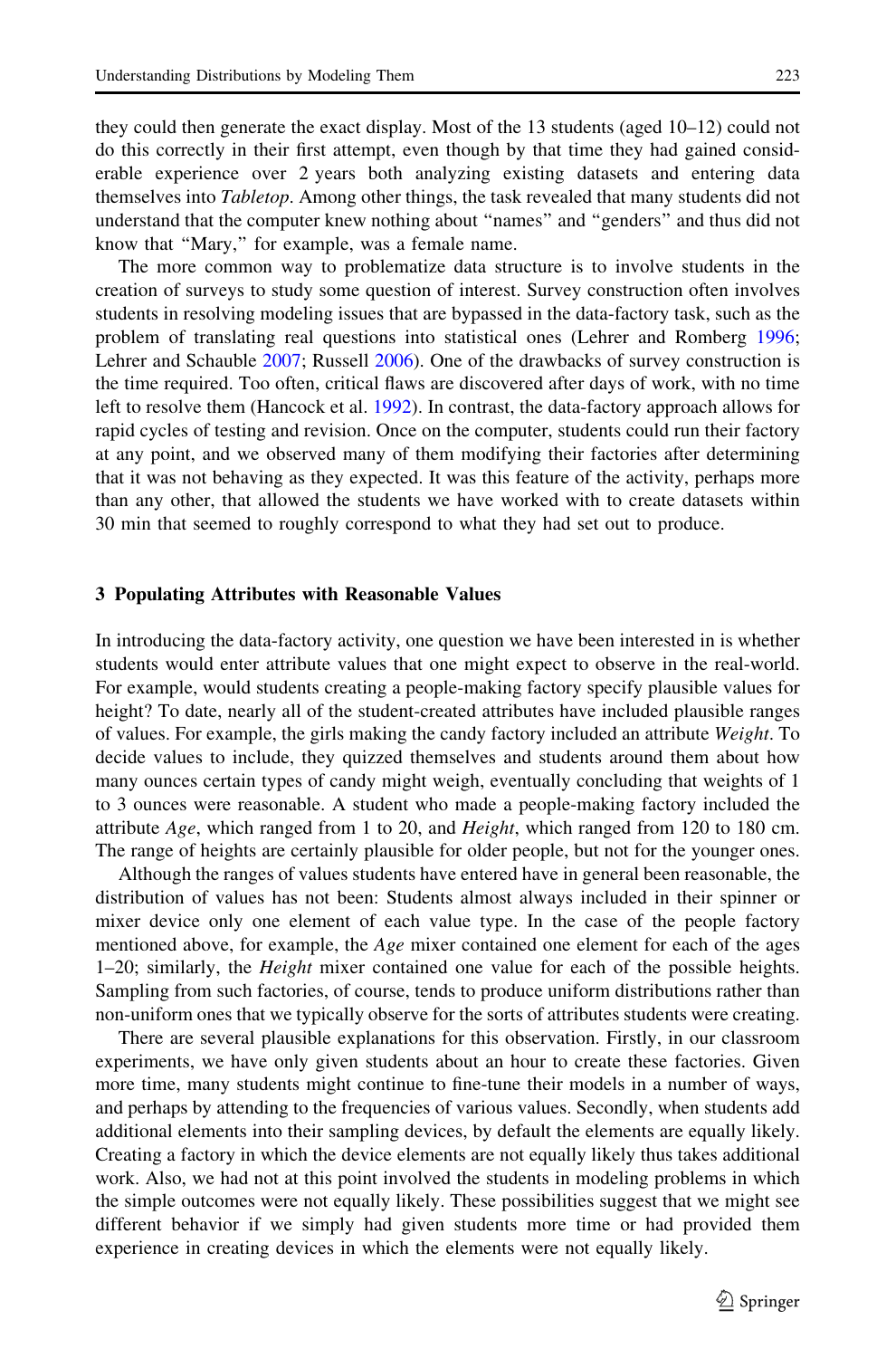<span id="page-7-0"></span>But we believe that there are deeper reasons for the element structures of their final devices. Most of the students viewed the output from their factories not in graphs, but in data tables (as on the left side of Fig. [2](#page-3-0)). Because distributional characteristics of data are difficult to observe in tables, students may not have noticed that the output from their factories did not appear like other real-world data they had encountered. Thus, having students look at graphs of their data and consider whether their data were believable might prompt them to modify their models. Later in the article, we cite some evidence for this possibility. It may also be that students cannot yet anticipate how samples of data from a randomizing device will be distributed. Indeed, considerable research has shown that most students are not oriented to perceiving data as distributions as opposed to individual values or value-types (Ben-Zvi and Arcavi [2001](#page-12-0); Khalil [2005](#page-12-0); Konold et al. [2004](#page-13-0)). One of the questions we are exploring is whether modeling activities of this type might serve to develop distributional perceptions and reasoning.

Six months after the students in Holyoke had built these factories, we repeated the activity with two of the students in the after-school program. In the interim, they gained additional experience in using the software to make models that produced non-uniform distributions. On this second opportunity to build data factories, Byron made the computer factory shown in Fig. 4. It included two attributes, *Color* and *Size*, that were not symmetric. He explained that in his company, he'd make more black computers because ''most computers are black.'' On this occasion, he did make a graph of his data (right side of Fig. 4). At the time he made the graph, the *Color* spinner was non-symmetric, as shown below, but the areas of the *Size* spinner elements were all equal. After inspecting the graph showing the distribution of sizes, Byron revised his Size spinner, making the sections unequal as shown in Fig. 4 because "people don't want to buy small  $[1-10]$  computers... and then also larger ones [41–50] are going to be really expensive, so I made that kind of



Fig. 4 Byron's computer factory and the data of 100 cases created from it. In this instance, Byron adjusted the area of the elements in the Color and Size spinners in accord with his expectations about consumer preferences. The spinner labeled "Type of Computer" includes "laptops" and "computer"[desktop]. The spinner "Freegames" includes three different types of computer games: "rpg" (role-playing game), "fps" (first person shooter), and ''3rdps'' (3rd person shooter)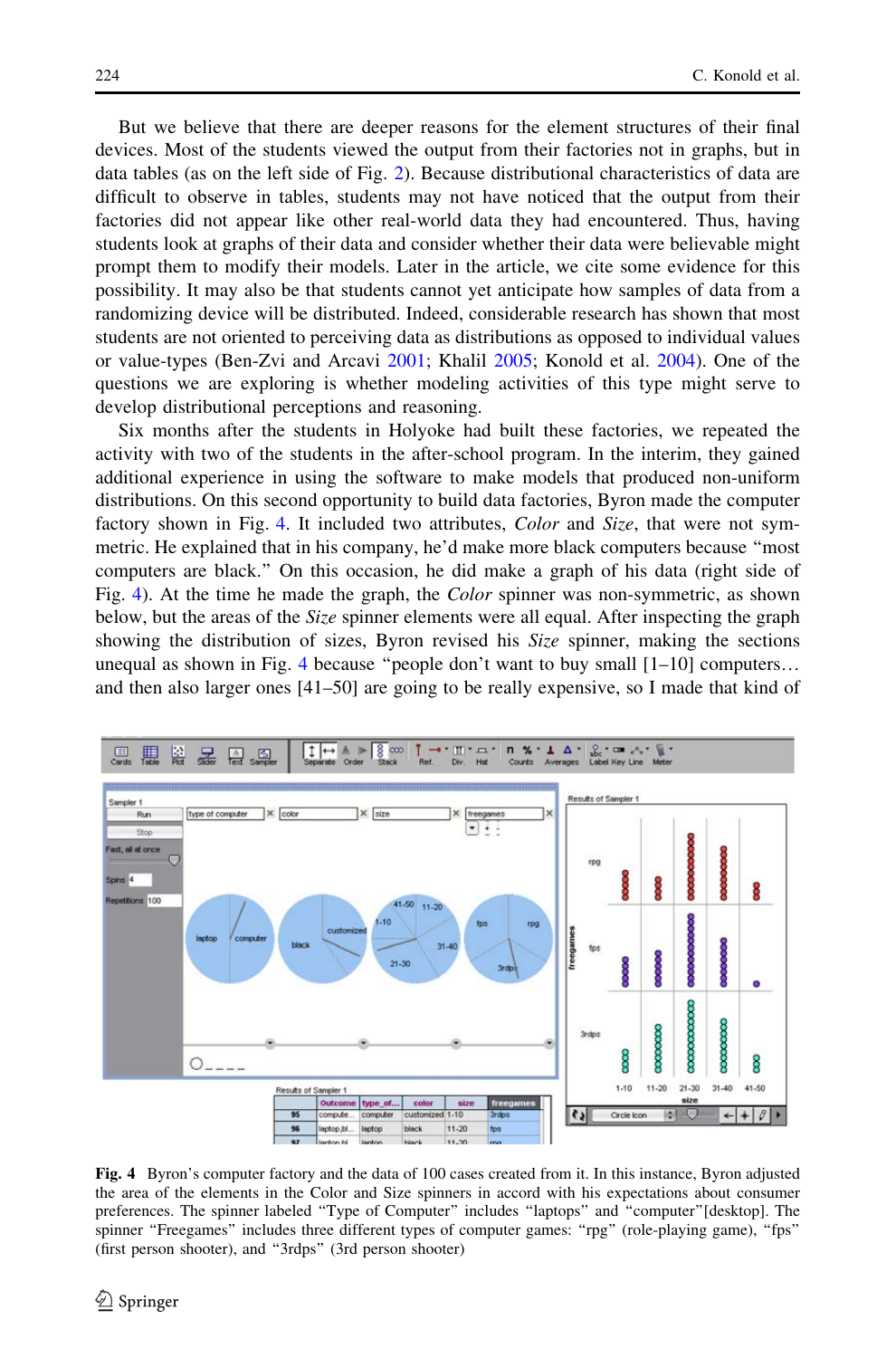small.'' Our speculation is that seeing the distribution of output from his factory cued his thinking about what the distribution of the size attribute should look like. In the next section, we will describe another student, Erin, who made similar adjustments only after looking at graphs of the output from her model.

We should stress that, though we were interested in whether students would strive to make realistic data, this was not an objective we gave them; they seemed to adopt this stance spontaneously. On the other hand, the stated task of designing a factory that makes real-world objects implicates modeling—what else could we mean by ''real-world objects'' than that they bear some resemblance to observable objects. However, in some cases students purposefully implemented designs to create unrealistic cases. The most common form of this playful turn was to use the names of classmates in a factory producing e.g., frogs or, in the case of the all-boys class, to create a device with names of classmates and another with males and females, and then watch to see who underwent a sex change. In our view, building factories that produce data that contrast in predictable ways with real-world observations make no fewer demands on the designer than building in correspondences.

## 4 Modeling Co-variation

Data factories, like those shown in Figs. [1](#page-3-0) and [4,](#page-7-0) may create a set of attribute values that are distributed realistically, but the data as a whole would still not resemble a real dataset. This is because unlike real data, where there are dependencies between attributes, the values from the ''linear'' factories in Figs. [1](#page-3-0) and [4](#page-7-0) are drawn independently. In the cat factory, for example, males often end up with female names. When the Massachusetts students built their first data factories, the software did not yet allow other than linear arrangements of sampling devices. We were interested in whether students would notice the limitation this imposed.

After these students had built their factories, we had a brief class discussion. Students from two different groups described relations between attributes that they would have liked control over. Paul and Ken had made skateboards with attributes including Length, Weight, and *Brand*. They were disappointed that they could not represent differences between brands.

Paul: Like if you're making skateboards, if you could match the brand with, like, what kind it is. Like, if it's a light skateboard, you could match it with the brand that makes those.

Similarly, Matt and Erin had made rollercoasters with attributes including Name (e.g., "The Monster," and "Kitty World") and Size ("big," "small"). They had wanted to

Matt: … match, like, the name, 'cause we wanted to make the name like it would seem like a big rollercoaster. But it would come out as, like, small on the size.

This may be an example of where having a ''bad'' model may serve to highlight an important aspect of a situation that otherwise might go unnoticed. Our guess is that if you showed students rollercoaster data in which there was a dependency between name and drop height, for example, they would pay little or no attention to the dependencies between the two. But data in which those dependencies are absent are likely to attract attention, perhaps even more so when students view themselves as agents exercising some control over the data.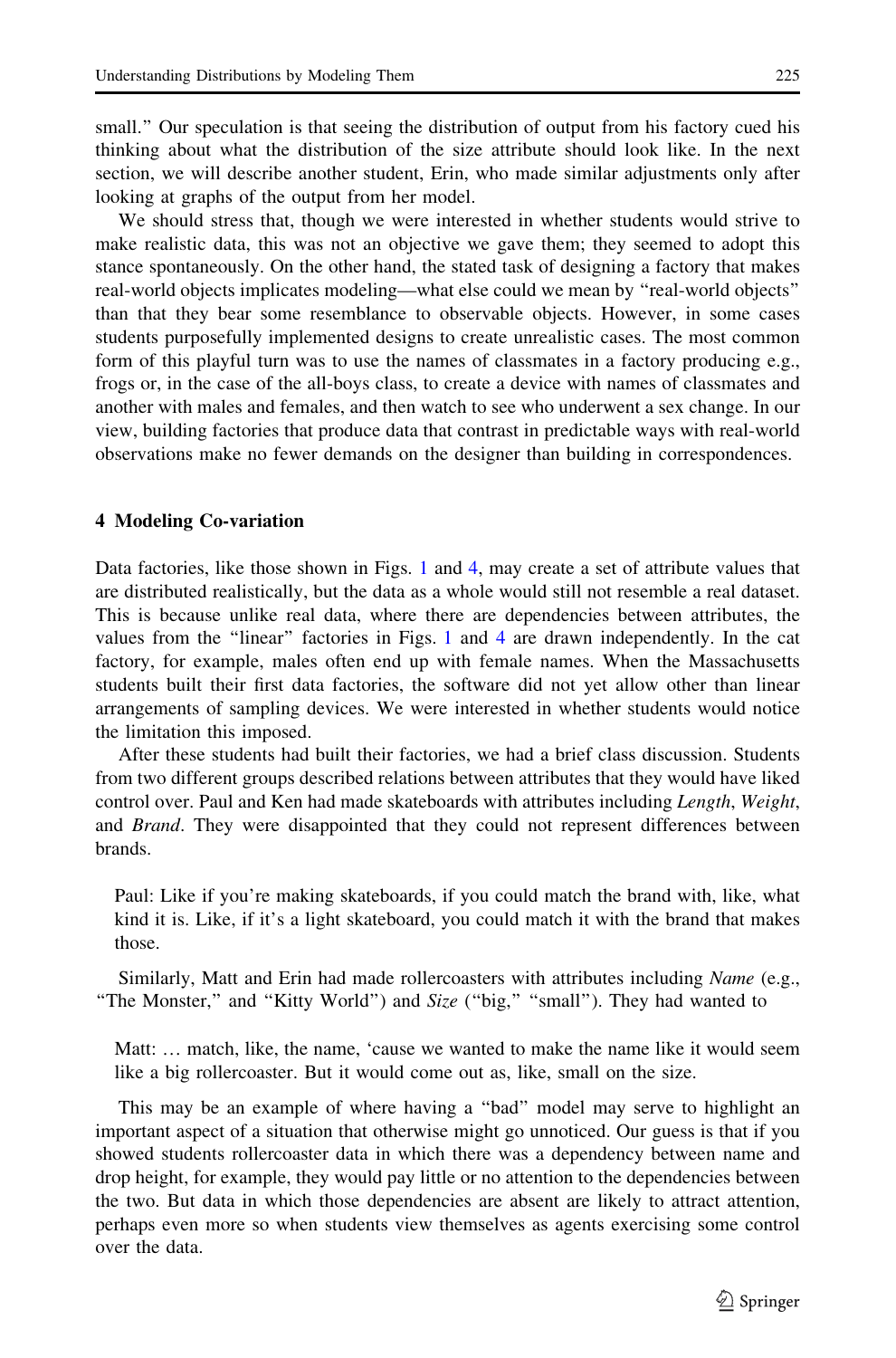A few months after this first activity, we implemented a branching capability in the software that directs cases with different values on one attribute to different sampling devices (see Fig. 5). To introduce the students to it, we revisited the cat factory and pointed out the problem with how the linear factory was often misassigning males and female names. To remedy that, we built a new factory that first assigned values of *Gender*, and then branched males to one *Name* mixer with male names and females to another mixer with female names. Following this short introduction, we gave students three situations to model. Their instructions were to "Build a *TinkerPlots* factory that makes people that are:

- (1) girls or boys, then gives them a hair length.
- (2) girls or boys, then either pierces their ears or not.
- (3) either wearing seat belts or not, then are either injured in an accident or not injured in an accident.''

In the end, four of the five students attending that day were able to build reasonable models of these situations. Given that conditional probabilities and two-way tables are notoriously difficult for even college students to reason about (Batanero et al. [1996](#page-12-0)), the success of this "reversed" approach is promising. That is, although students traditionally have difficulty reasoning backwards from data to valid claims about conditional probability, these middle school students seemed quite able to reason forward from conditional situations they knew well to models and resultant data that represented those relations.

Figure 5 shows Nelson's model of the hair-length problem, which he described for us:

Nelson: It will choose if it's male or female. And if it's male, it will go up here and get 1 to 5 inches of hair, and if it's female it will go down and choose 1 to 12 inches of hair.

He picked these values because ''girls have longer hair and most … boys have real short hair." Even though he and three other students had little difficulty modeling a co-variation



Fig. 5 Nelson's branched hair-length factory. We see a male case being produced, which has just received a hair length of 1 from the upper right mixer. Females go to the lower branch and receive a hair length of 1–12 inches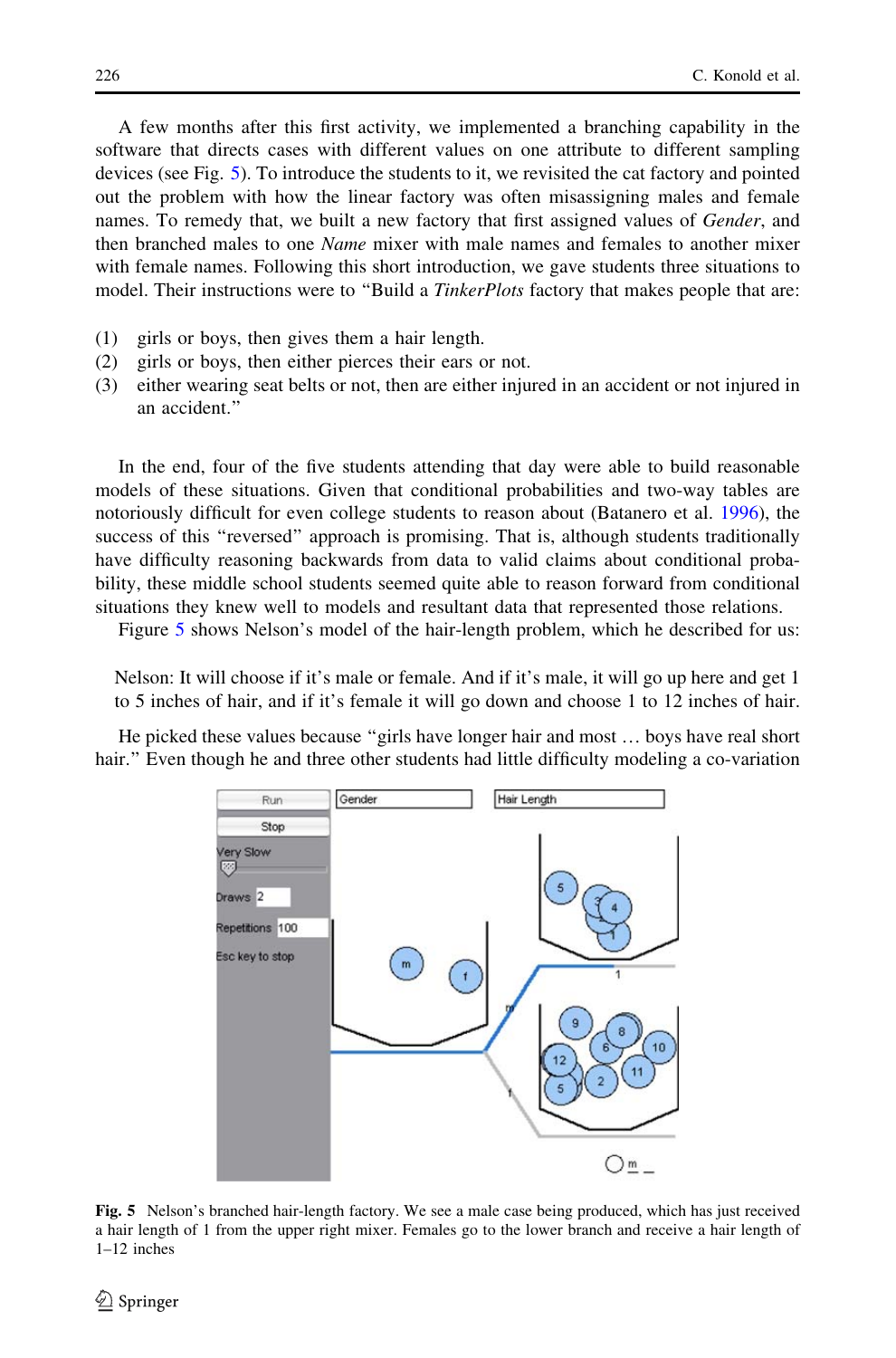between gender and hair length, most of them continued to build devices where each value of hair length in a particular device was equally likely to be sampled. Perhaps because they could achieve perceptible difference between groups by using different ranges, there was no immediate need to attend to the distribution shapes. This approach fits, to an extent, with the tendency of students to compare two distributions (such as height of boys and girls) by noting which group has the highest (or lowest) values.

The exception was Erin, who rather than using numeric values for hair length used the categories "long," "short," and "medium" (see Fig. 6). Initially, she made identical hairlength spinners for males and females, with each length category equally likely. After producing 200 cases, she made a graph in which she organized the cases into six stacks of gender/hair-length, ordering them by gender, and within gender, by hair length. Looking at the graph, she observed:

Erin: I see that it's more likely for a female to have—Wait now. I don't think that's really true… Because if you go walk around the streets of Holyoke, well actually anywhere, you'll see more males having short hair … The numbers won't match up. Instructor: So you want to do this more realistic? Erin: Yeah. How?

She had missed our demonstration in the previous session of how to freely adjust the boundaries of spinner slices. After we demonstrated this capability to her using a different context, she explained how she could make her hair-length factory more realistic.

Erin: I could increase [the area of] the ones that seem more realistic [common], and decrease the ones that seem not that much realistic… Like, you don't see that many males with long hair…. Maybe if you go to California, but we're not in California.

That she critiqued the model only after she graphed output from it may suggest that at this point in the teaching experiment, distributional features of data were still tied for her to graphs. After seeing the data, she modified the spinner that determined male hair lengths, but left the female hair-length spinner as it was. We do not know whether she believed that



Fig. 6 Erin's hair-length factory after she adjusted the top right spinner to produce data more in accord with her expectations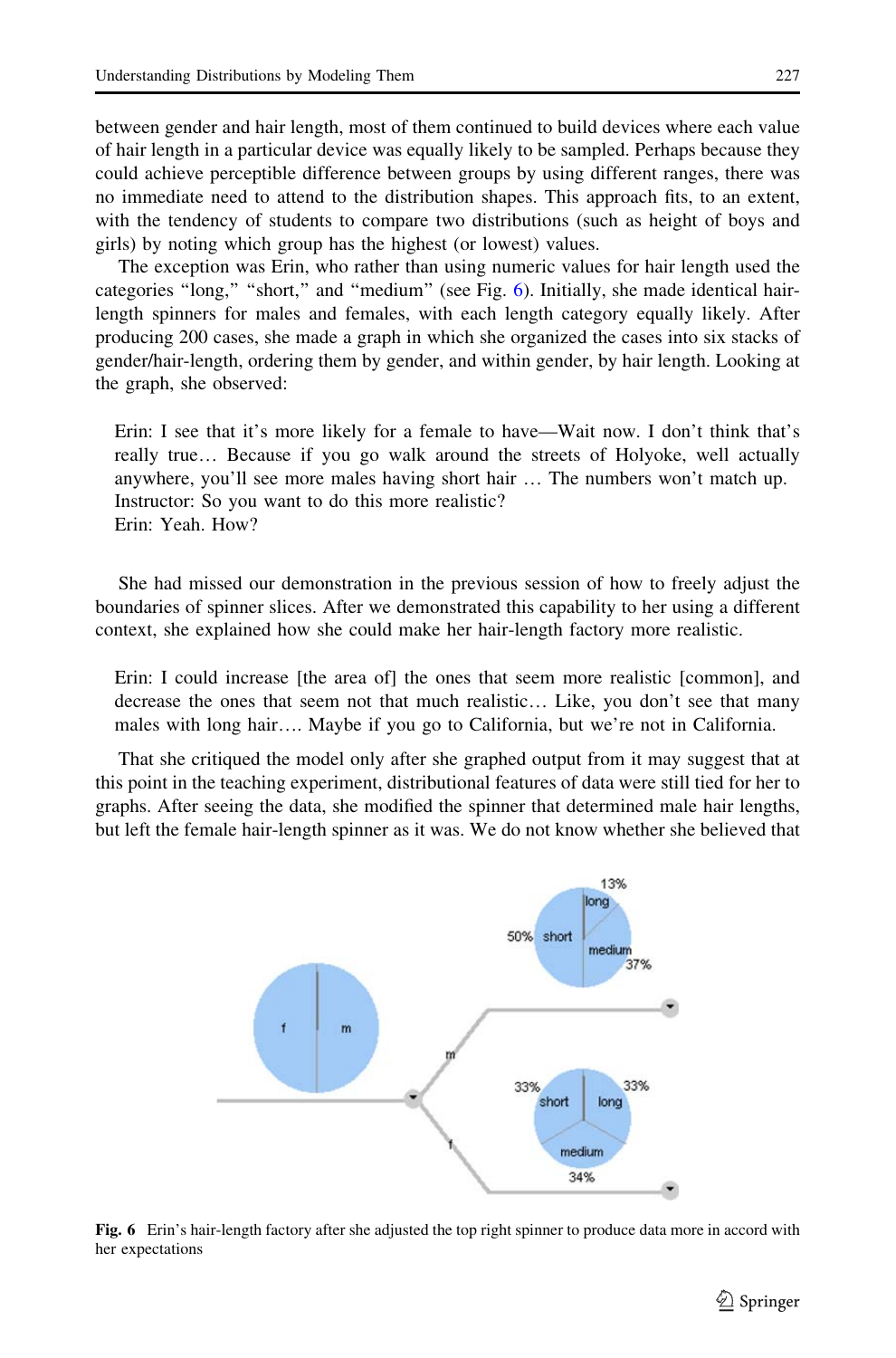the three lengths for females ''on the streets of Holyoke'' occurred equally often, or whether it was good enough in her mind to have captured the frequencies of male hair lengths while at the same time building into her model a difference between male and female hair lengths.

When she moved to the next problem (females and males with or without pierced ears), her initial model again branched from a gender spinner to two identical spinners which had equal probabilities for pierced and un-pierced ears. Thus her model again was set up to produce uniform distributions, despite the fact that she expected females to be more likely to have pierced ears. She again modified these in accord with her expectations after looking at output from her first model. This leads us to believe that she was, at this point, still unable to visualize what a distribution would look like by considering only the properties of the spinners, but could alter her model in sensible ways after seeing its output.

We should point out that the problems we gave students were worded to support their building appropriate models. The order in which the two attributes were introduced were consistent with the causal relation between the two. Also, the wording strongly suggested a two-stage process that would first produce an outcome on one attribute, and then an outcome on the second, conditioned attribute. Had our instructions instead been to build a factory that e.g., produced males and females with pierced and unpierced ears, there would have likely have been additional challenges for students. Some, for example, may have proceeded by creating combined elements (m-p, m-np, f-p, f-np) in a single device, which would then have required building in dependencies by manipulating the frequency of each pairing.

## 5 Conclusion

The results of our preliminary work with students building and running data factories have been encouraging. Students are quickly engaged with the task, approaching it initially as a playful act of creation. But without prompting, the activity quickly evolves into an act of modeling, as students want their created objects to look more like their real-world equivalents.

Viewed from the perspective of recent critiques of statistics instruction (Cobb [1993](#page-12-0)), the data-factory task may seem like a throwback from earlier textbook treatments in which data were typically treated stripped of context or dressed up in artificial or contrived ones. Lehrer and Schauble [\(2007](#page-13-0)), in fact, argue that things have not changed much, that ''Although it may seem obvious that data only stand as data in relation to an issue of question, most data and statistics curricula place little or no emphasis on question posing'' (p. 152). The data-factory task, in this respect, lacks many critical aspects of an authentic data exploration. Done in isolation it would be of no or limited value, educationally. The potential value we see in the task comes only as it serves our larger instructional objectives.

As we intimated in the introduction, those instructional objectives and the means for achieving them have been influenced by Jim Kaput's view of tools as being more than vehicles through which we can express existing ideas or accomplish currently-held objectives. Ideas and objectives are also prodded on by and reshaped through the tools we develop and use. Computer tools, in this respect, are not unique. But what today's mathematical and statistical computer tools do provide for students, and which is new, is the ability to obtain rapid feedback regarding the effects of tool use. In the case of Sampler, students can observe, seconds after making changes to their factory, the results of those changes in a graph. Actually, it is not quite this straightforward, as students must learn new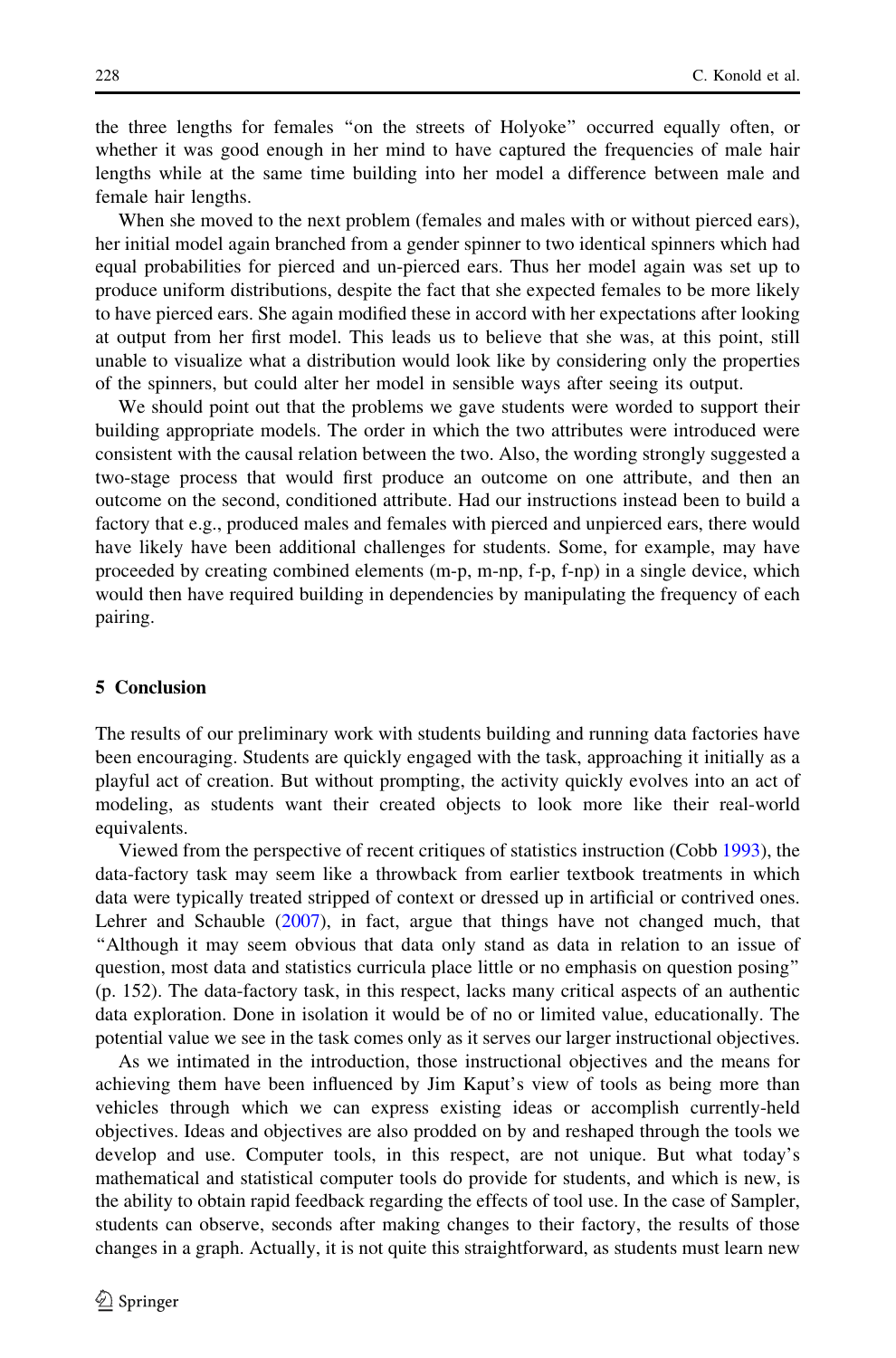<span id="page-12-0"></span>ways to perceive data displayed in graphs before they can attend to the relevant aspects in the data (Konold et al. [2004](#page-13-0)). Indeed, one of our primary objectives in developing Sampler and housing it within a data tool is to support the development of these new, aggregate ways of seeing data. And as students develop these new perspectives on data, their use of the tools change (Konold and Lehrer in press.)

This and other modeling-based activities that we are classroom testing are ultimately aimed at helping students develop the foundations of statistical inference. These include activities where students build models of measurement error and natural variability that produce distributions similar to those obtained from real-world measurements (Lehrer et al. [2006;](#page-13-0) see also Wilensky [1997](#page-13-0)) as well as analyze output of models whose content they cannot see but must guess based on the data generated from them (Konold et al. [2007](#page-13-0)). Our conjecture is that the ability to create virtual data puts students in a more natural orientation vis-a`-vis statistical thinking, allowing them first to attend to causal mechanisms (or parameters), and then afterwards to see how those mechanisms influence the resultant data. We expect that with sufficient experience operating on data from this perspective, students will come to view real data in the same way, i.e., as having been produced by a collection of independently acting mechanisms (or a parent population) which they can make conjectures about based on the data they have.

### References

- Batanero, C., Estepa, A., Godino, J. D., & Green, D. R. (1996). Intuitive strategies and preconceptions about association in contingency tables. Journal for Research in Mathematics Education, 27, 151–169.
- Ben-Zvi, D., & Arcavi, A. (2001). Junior high school students' construction of global views of data and data representations. Educational Studies in Mathematics, 45, 35–65.
- Bowker, G. C., & Star, S. L. (1999). Sorting things out: Classification and its consequences. Cambridge, MA: MIT press.
- Cobb, G. (1993). Reconsidering statistics education: A National Science Foundation conference. Journal of Statistics Education, 1(1), Article 02. Retrieved from [http://www.amstat.org/publications/jse/v1n1/](http://www.amstat.org/publications/jse/v1n1/cobb.html) [cobb.html.](http://www.amstat.org/publications/jse/v1n1/cobb.html) Accessed 6 Nov 2007.
- Drier, H. S. (2000). The probability explorer: A research-based microworld to enhance children's intuitive understandings of chance and data. Focus on Learning Problems in Mathematics, 22(3-4), 165-178.
- Gigerenzer, G. (1994). Why the distinction between single event probabilities and frequencies is important for psychology (and vice versa). In G. Wright & P. Ayton (Eds.), Subjective probability (pp. 129–161). Chichester, England: Wiley.
- Hancock, C. (1995). The medium and the curriculum: Reflections on transparent tools and tacit mathematics. In A. diSessa, C. Hoyles, & R. Noss (Eds.), Computers and exploratory learning (pp. 221– 241). Berlin: Springer-Verlag.
- Hancock, C., Kaput, J. J., & Goldsmith, L. T. (1992). Authentic inquiry with data: Critical barriers to classroom implementation. Educational Psychologist, 27(3), 337–364.
- Kaput, J., Noss, R., & Hoyles, C. (2002). Developing new notations for a learnable mathematics in the computational era. In L. English (Ed.), Handbook of international research in mathematics education (pp. 51–75). Mahwah, NJ: Lawrence Erlbaum.
- Khalil, K. I. (2005). Expert-novice differences: Visual and verbal responses in a two-group comparison task. Unpublished Masters Thesis. Amherst, MA: University of Massachusetts.
- Konold, C. (1989). Informal conceptions of probability. Cognition and Instruction, 6, 59-98.
- Konold, C. (1991). Understanding students' beliefs about probability. In E. von Glasersfeld (Ed.), Radical constructivism in mathematics education (pp. 139–156). Holland: Kluwer.
- Konold, C. (1994). Teaching probability through modeling real problems. Mathematics Teacher, 87, 232–235.
- Konold, C. (2007). Designing a data tool for learners. In M. Lovett & P. Shah (Eds.), Thinking with data (pp. 267–291). New York: Lawrence Erlbaum Associates.
- Konold, C., & Higgins, T. L. (2003). Reasoning about data. In J. Kilpatrick, W. G. Martin, & D. Schifter (Eds.), A research companion to principles and standards for school mathematics (pp. 193–215). Reston, VA: National Council of Teachers of Mathematics.